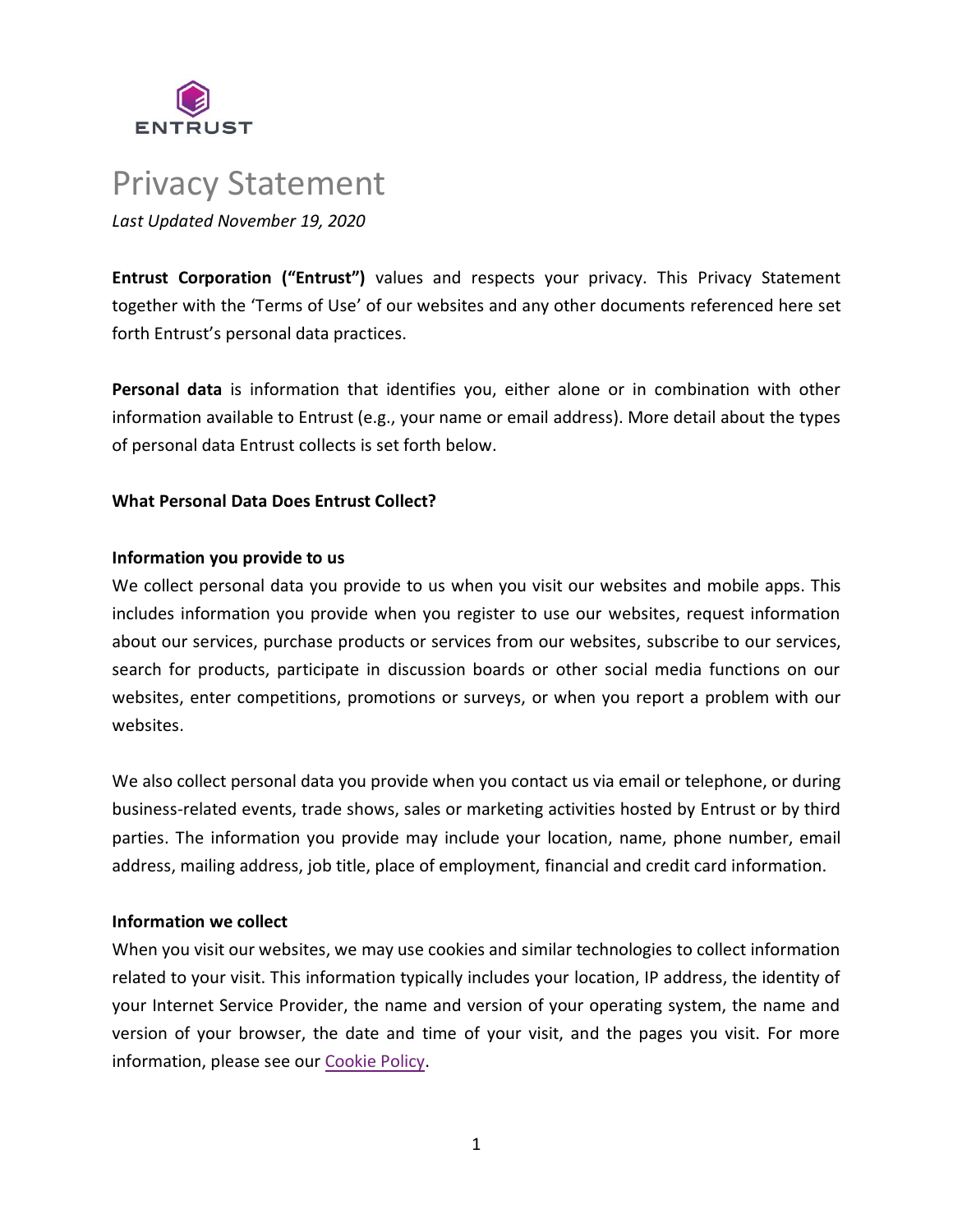

We collect information relating to the access, usage and performance of our websites. This information is collected and stored in electronic records called logs. These logs may record the names, usernames, manner of access, time of access and location of access of those who have visited our websites.

## **Information third parties provide to us**

On occasion, we receive or obtain personal data from third parties. For example, if you attend a meeting or event, the organizer of the event may share your personal data with us. We may combine this information with information you provide to us and information we collect about you. We will use this information and the combined information for the purposes set out below (depending on the types of information we receive).

## **How Do We Use The Information We Collect?**

We only process personal data where we have a legal basis to do so (e.g., necessary for the performance of a contract, to comply with a legal obligation, to pursue our legitimate interests or where we have consent). Here is a list of the most common uses for which we process personal data:

- To set up your user account and validate your license to access our websites, online products and services;
- To process and complete online transactions and send related information, including transaction confirmations and invoices;
- To provide, maintain or troubleshoot access to our websites, online products, and services;
- To improve the content, functionality and usability of our websites, online products and services;
- To investigate and prevent fraudulent activity or unauthorized access to our websites, online products or services;
- To provide you with effective customer service;
- To conduct internal research and development;
- To comply with applicable laws or regulations;
- To contact you with special offers and other information we believe may be of interest to you and for advertising and marketing purposes;
- To invite you to participate in surveys and provide feedback to us;
- To better understand your needs and interests;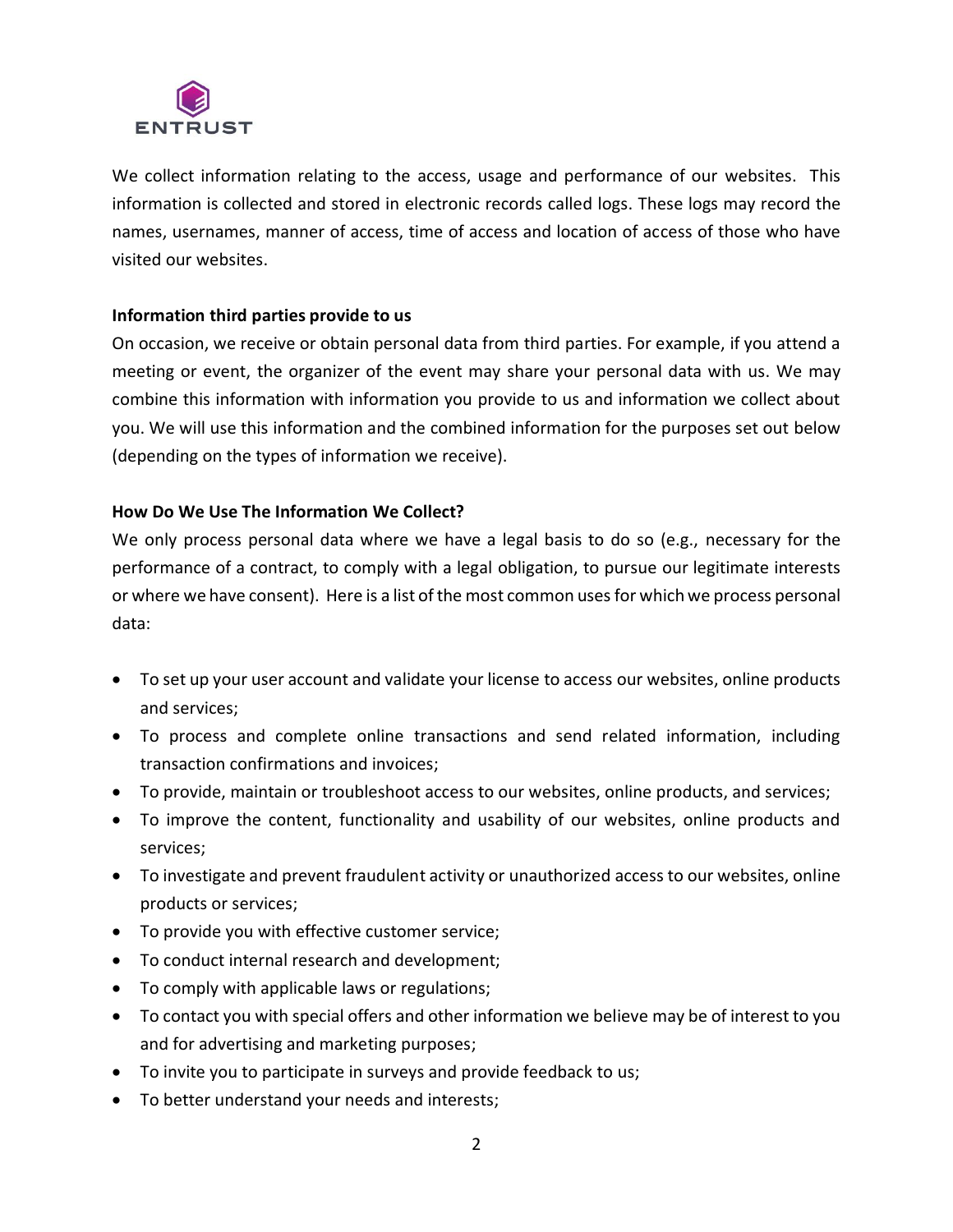

- To measure or understand the effectiveness of advertising we serve to you and others, and to deliver relevant advertising to you;
- To ensure that content from our site is presented in the most effective manner for you and for your device.

## **Does Entrust Share and Disclose Personal Data?**

We may share and disclose your personal data, but only under the following circumstances:

- We may disclose or transfer your personal data to Entrust subsidiaries or affiliates.
- We may disclose or transfer your personal data as part of a potential or actual company merger, acquisition, sale of a portion of Entrust or our assets or as part of a bankruptcy proceeding or a business reorganization.
- We may disclose your personal data to Entrust partners selling Entrust products and services that may be of interest to you.
- We may share your personal data with third parties who provide services to us. Examples of third-party service providers include payment processing providers, credit reference agencies, website analytics and advertising companies, and service providers who operate, maintain and support our websites, products and services.
- We may disclose personal data in aggregate form to others, including strategic partners, advertisers, investors, and customers.
- We may disclose personal data to protect, enforce or defend our rights or those of others, or where we believe the disclosure is required by law.
- We may disclose personal data to prevent or investigate a possible crime, such as fraud or identity theft, or to protect the security of our websites, products and services.

## **Digital Advertising and Analytics**

We may partner with ad networks and other ad serving providers ("Advertising Providers") that serve ads on behalf of us and others on non-affiliated platforms. Some of those ads may be personalized, meaning they are intended to be relevant to you based on information Advertising Providers collect about your use of our website and other sites or apps over time, including information about relationships among different browsers and devices. This type of advertising is known as interest-based advertising.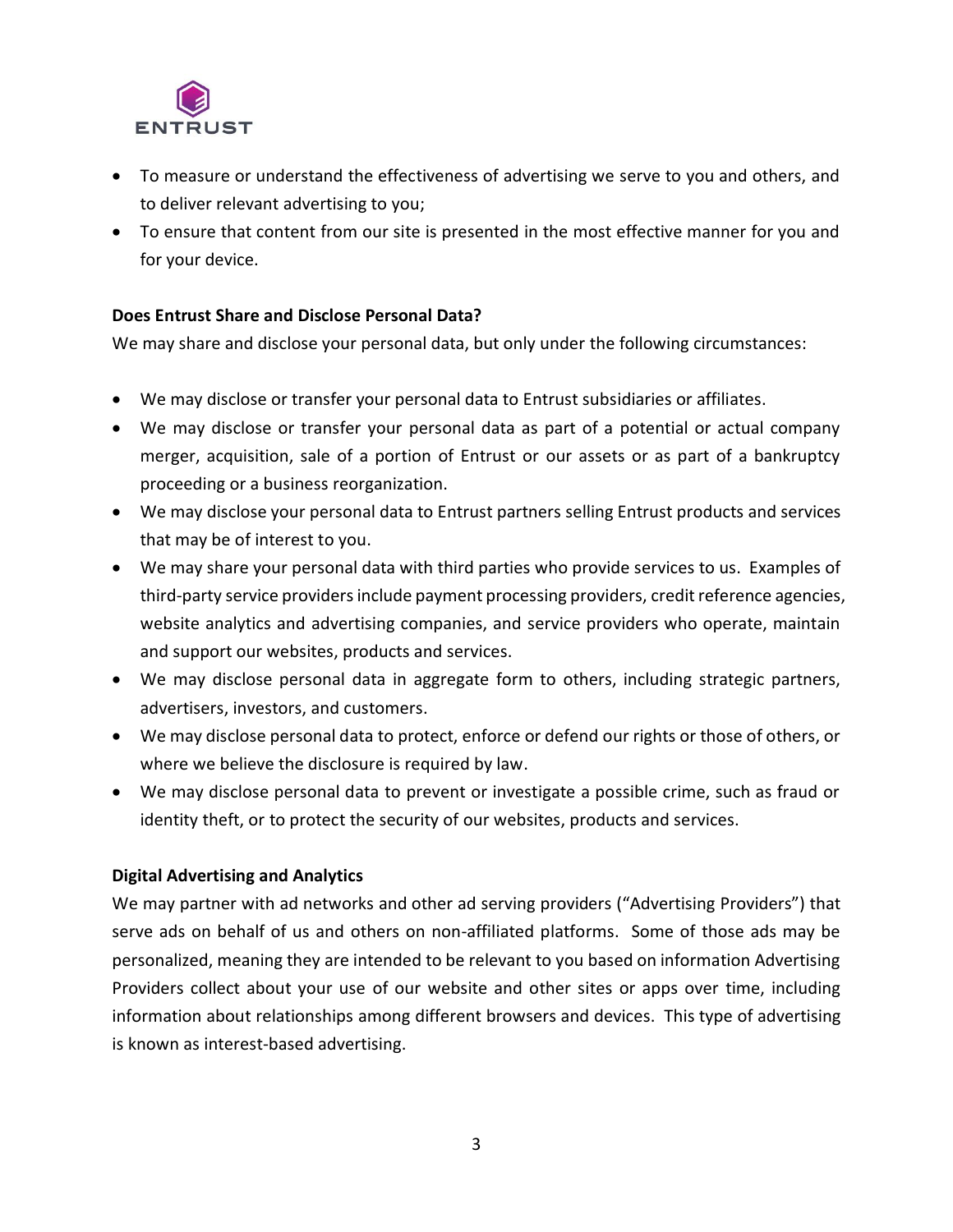

Entrust adheres to the Digital Advertising Alliance ("DAA") Self-Regulatory Principles in connection with this interest-based advertising activity. You may visit the DAA Webchoices tool at www.aboutads.info to learn more about this type of advertising and how to opt out of this advertising on websites by companies participating in the DAA self-regulatory program. If you delete your cookies or use a different browser, you may need to renew your opt-out choices exercised through the DAA Webchoices tool. Note that electing to opt out will not stop advertising from appearing in your browser or applications. It may make the ads you see less relevant to your interests. Additionally, your browser may offer tools to limit the use of cookies or to delete cookies; however, if you use these tools, our website may not function as intended.

We may also work with third parties that collect data about your use of our website and other sites or apps over time for non-advertising purposes. Entrust uses Google Analytics and other third-party services to improve the performance of the website and for analytics or marketing purposes. For more information about how Google Analytics collects and uses data when you use the website, visit www.google.com/policies/privacy/partners, and to opt out of Google Analytics, visit tools.google.com/dlpage/gaoptout.

## **How Long Do We Retain Personal Data?**

We only retain personal data for as long as necessary for the purpose in which it was collected. For example, where your personal data is needed to provide you with access to our websites, online products or services, we retain your personal data for the period in which we are providing that access unless we are required by law to dispose of it earlier or to keep it longer. We also retain personal data as necessary to comply with our legal obligations, resolve disputes, pursue legitimate business interests, conduct audits, and protect or enforce our rights.

#### **Where Do We Keep Your Personal Data and How Do We Protect It?**

We use appropriate technical, organizational and administrative security measures to protect your personal data from loss, misuse, unauthorized access, disclosure, alteration, and destruction. These security measures are designed to provide a level of security appropriate to the risk of processing your personal data. For example, payment transactions are encrypted using SSL technology or have appropriate safeguards in place to ensure the security and integrity of your personal data where stored on third party servers.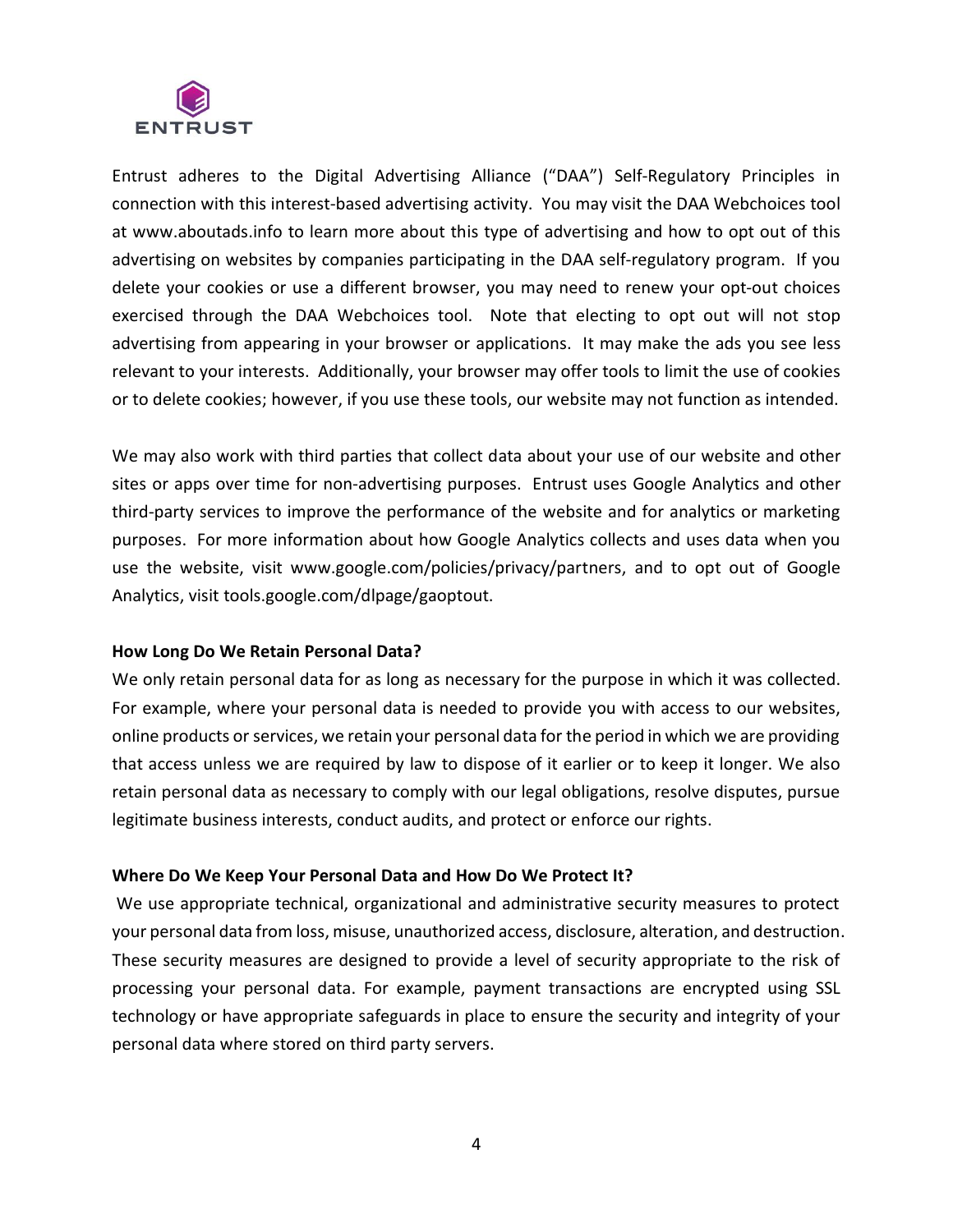

Where we have given you (or where you have chosen) a password which enables you to access certain parts of our websites, you are responsible for keeping this password confidential. We ask you not to share your password with anyone.

Unfortunately, the transmission of information via the internet is not completely secure. Although we will do our best to protect your personal data, we cannot guarantee the security of your data transmitted to our websites; any transmission is at your own risk. Once we receive your information, we use strict procedures and security features to try to prevent unauthorized access.

## **International Data Transfers**

The personal data that we collect from you may be transferred to and/or stored at a destination on our servers or our third party servers that is different from the location where it was collected. It may also be processed by staff who work for us or for one of our suppliers in a location different from where the data was collected. We will only transfer your personal data as permitted by law. Certain privacy and data protection laws require data controllers to put in place safeguards to protect personal data transferred across borders. To comply with this requirement, Entrust has put in place agreements that include the standard contractual clauses recommended by the European Commission to provide adequate safeguards for personal data.

## **Who is the Data Controller?**

The data controller of any personal data we hold about you is Entrust Corporation.

## **What Rights Do You Have With Respect to Your Personal Data?**

Depending upon the applicable data protection law in your country of residency, you may have the right to ask us for information relating to personal data about you we control and process; to correct, delete, or restrict any active processing of your personal data; and to obtain a copy of your personal data in a structured, machine readable format.

Additionally, you can object to the processing of your personal data in some circumstances (e.g., where we don't have to process the information to meet a legitimate interest, contractual or other legal requirement). Your right to object to processing of your personal data may be limited in certain circumstances (e.g., where fulfilling your request would reveal personal data about another person or where you ask us to delete information which we are required by law to keep or have other compelling legitimate interests to keep such as for purposes of fraud prevention).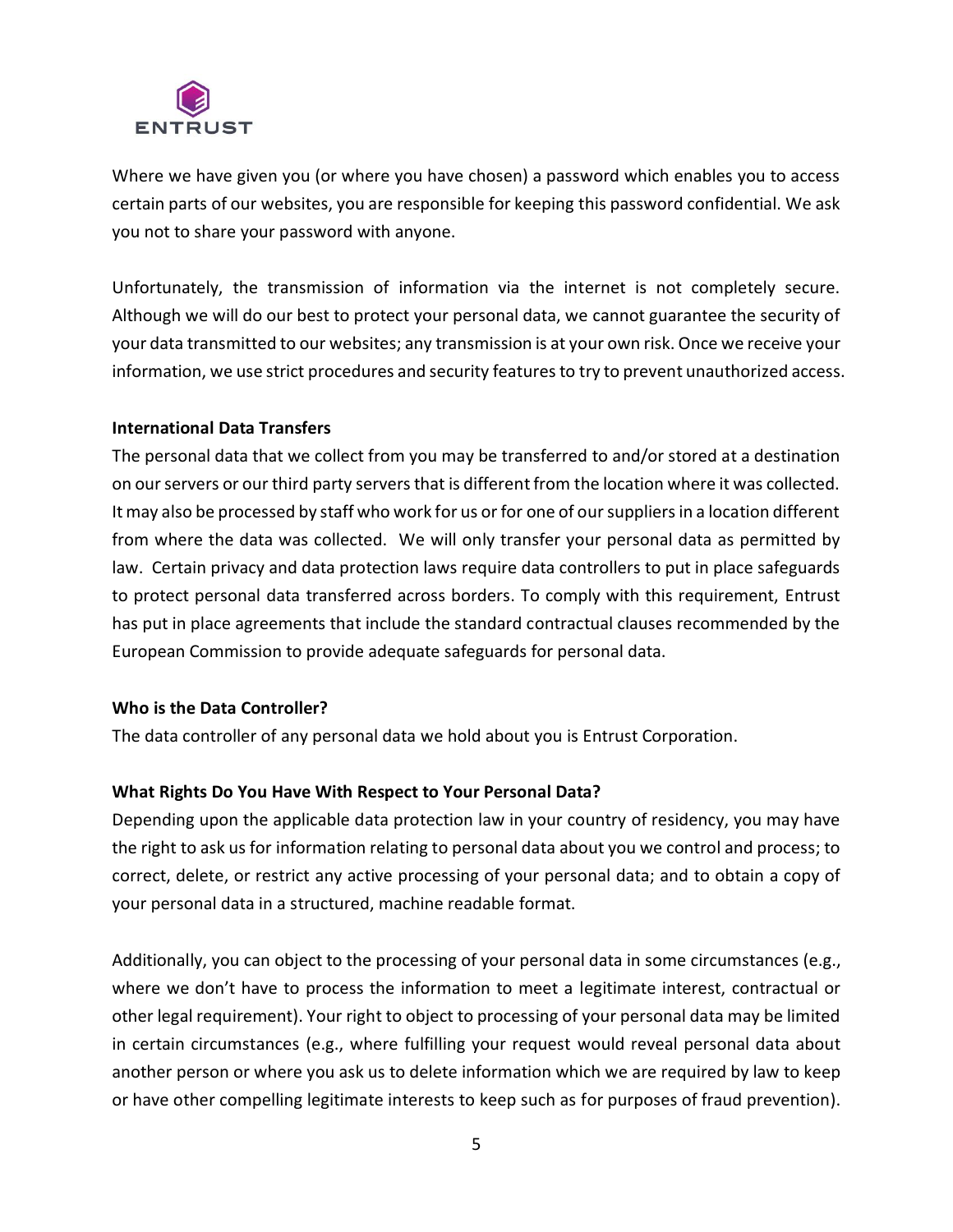

We may need to request additional information from you to verify your identity or understand the scope of your request, although you will not be required to create an account with us to submit a request or have it fulfilled.

If we have collected and processed your personal data with your consent, then you can withdraw your consent at any time by contacting [privacy@entrust.com.](mailto:privacy@entrust.com) Withdrawing your consent will not affect the lawfulness of any processing we conducted prior to your withdrawal, nor will it affect processing of your personal data on lawful processing grounds other than consent.

We may also send you direct marketing without requiring your consent; for example, where our marketing is not based on other lawful grounds. Note: This will not apply to electronic marketing to Canadian residents where consent is required.

To opt out of receiving marketing communications from Entrust, please click [here.](https://go.entrust.com/marketing-opt-out)

#### **Children's Privacy**

We do not knowingly collect personal data on individuals under 18 years of age. Our websites, products and services are not intended for users under 18 years of age.

## **External Websites**

Our websites may contain links to third party websites. We do not control, and are not responsible for, the content or privacy practices of these other websites. Our provision of such links does not constitute our endorsement of these other websites, their content, their owners, or their practices. This Privacy Statement does not apply to third party websites.

## **California Privacy Rights**

This section contains disclosures required by the California Consumer Privacy Act ("CCPA") and applies only to "personal information" that is subject to the CCPA. This section applies when Entrust is acting as a "business" as defined by the CCPA, for example, when we collect personal information from third parties for our marketing purposes.

Entrust also processes personal information on behalf of our customers, in order to provide services to them. Under the CCPA, when Entrust acts on behalf of its clients, Entrust processes personal information as a "service provider," a designation which is not subject to the disclosures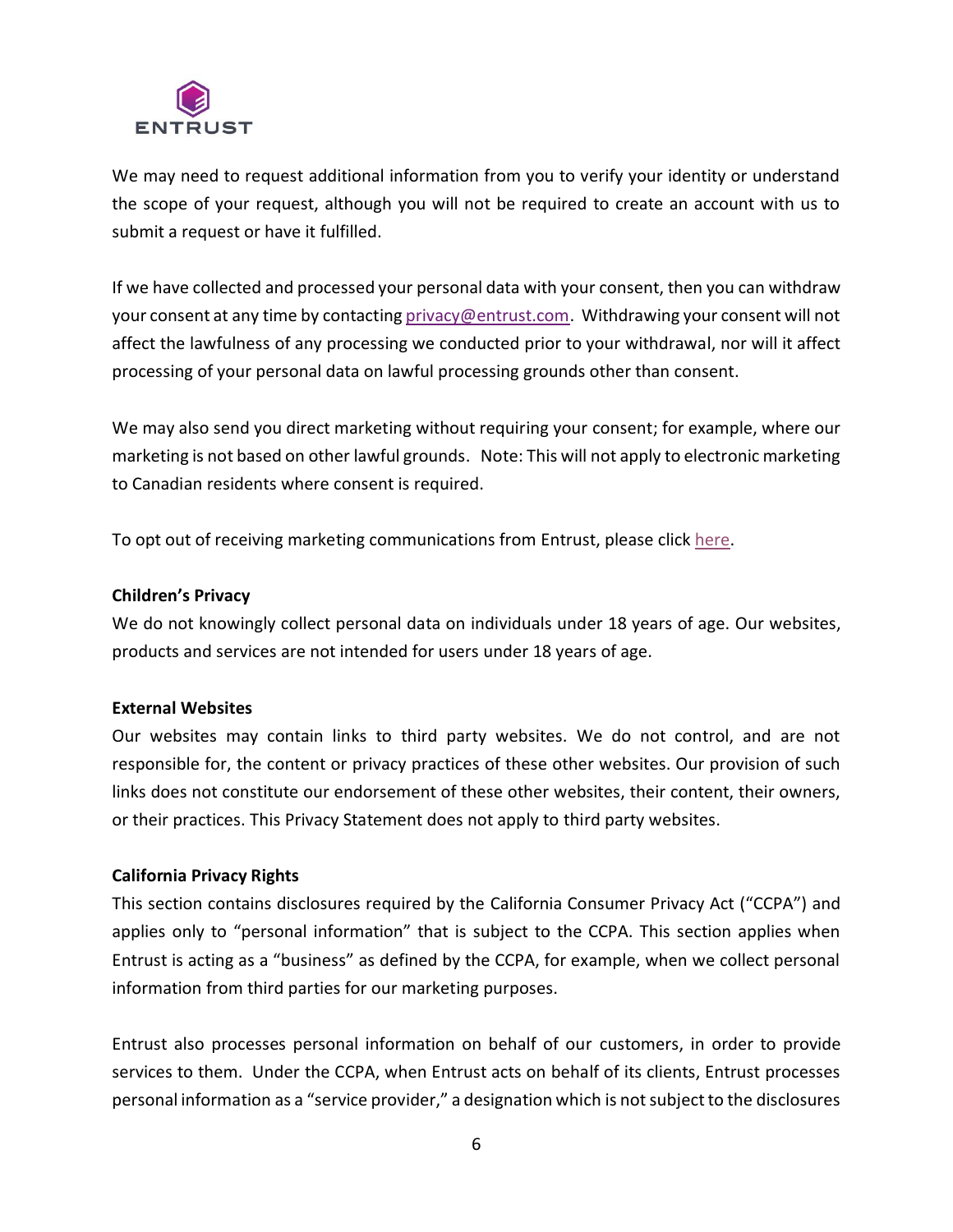

and rights set forth in this section. To exercise your rights with respect to that personal information, you must contact the relevant Entrust customer.

**Personal Information We Collect**. In the preceding 12 months, we collected the following categories of personal information about California consumers.

| <b>Categories of Personal</b><br><b>Information</b>                                                                 | <b>Disclosed for business</b><br>purposes to the following<br>categories of third parties: | Sold to following<br>categories of third<br>parties: |
|---------------------------------------------------------------------------------------------------------------------|--------------------------------------------------------------------------------------------|------------------------------------------------------|
| Personal and online identifiers<br>(such as first and last name, email<br>address, or unique online<br>identifiers) | All categories listed below                                                                | All categories listed below                          |
| Professional or employment-<br>related information                                                                  | All categories listed below                                                                | All categories listed below                          |
| Inferences drawn from the above<br>information about your predicted<br>characteristics and preferences              | All categories listed below                                                                | All categories listed below                          |
| Other information about you that<br>is linked to the personal<br>information above                                  | All categories listed below                                                                | All categories listed below                          |

**Categories of Sources.** We collect personal information from the following categories of sources:

- Tradeshow and conference organizers;
- Consumers;
- Advertising networks;
- Data analytics providers;
- Data brokers;
- Service providers; and
- Affiliates not under the Entrust brand.

**Why We Collect, Use, and Share California Information.** We use and disclose the personal information we collect for our commercial and business purposes, as further described in this Privacy Policy. These commercial and business purposes include, without limitation: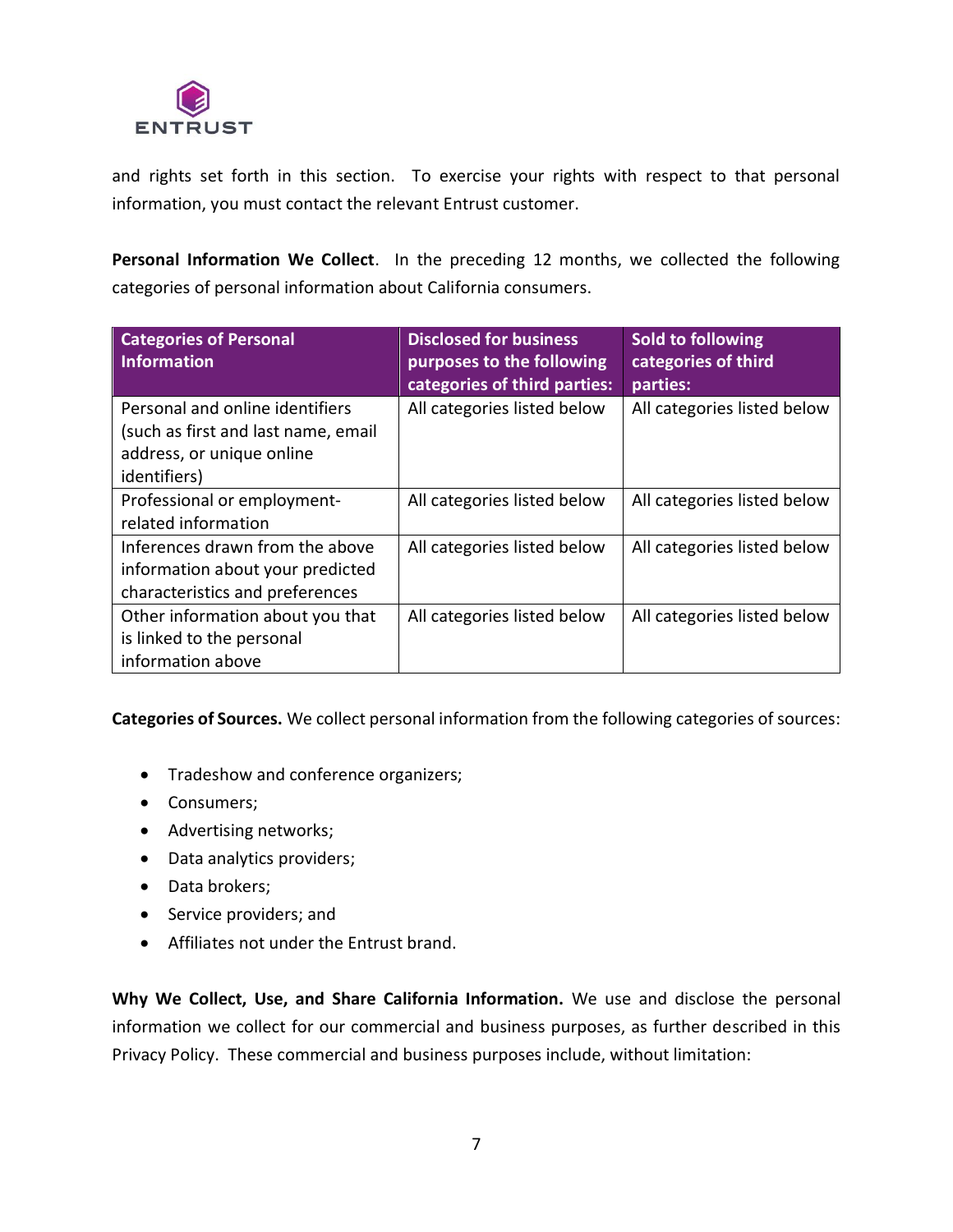

- Our commercial purposes, including marketing, advertising, and enabling commercial transactions.
- Our business purposes as identified in the CCPA, which include:
	- o Auditing related to our interactions with you;
	- o Legal compliance;
	- $\circ$  Detecting and protecting against security incidents, fraud, and illegal activity;
	- o Debugging;
	- o Performing services (for us or our service provider) such as account servicing, processing orders and payments, and analytics;
	- o Internal research for technological improvement;
	- o Internal operations;
	- o Activities to maintain and improve our services; and
	- o Other one-time uses.

**Recipients of California Personal Information.** We sell the categories of personal information designated above to the categories of third parties listed below:

- Advertising/marketing companies;
- Advertising networks;
- Marketing data companies;
- Data analytics providers;
- Social networks; and
- Affiliates not under the Entrust brand.

Opt-out rights can be adjusted by using the Cookie Settings on [www.entrust.com.](http://www.entrust.com/)

**Your Rights Regarding Personal Information.** California residents have certain rights with respect to the personal information collected by businesses. If you are a California resident, you may exercise the following rights regarding your personal information, subject to certain exceptions and limitations:

• The **right to know** the categories and specific pieces of personal information we collect, use, disclose, and sell about you; the categories of sources from which we collected personal information about you; our purposes for collecting or selling personal information about you; the categories of personal information about you that we have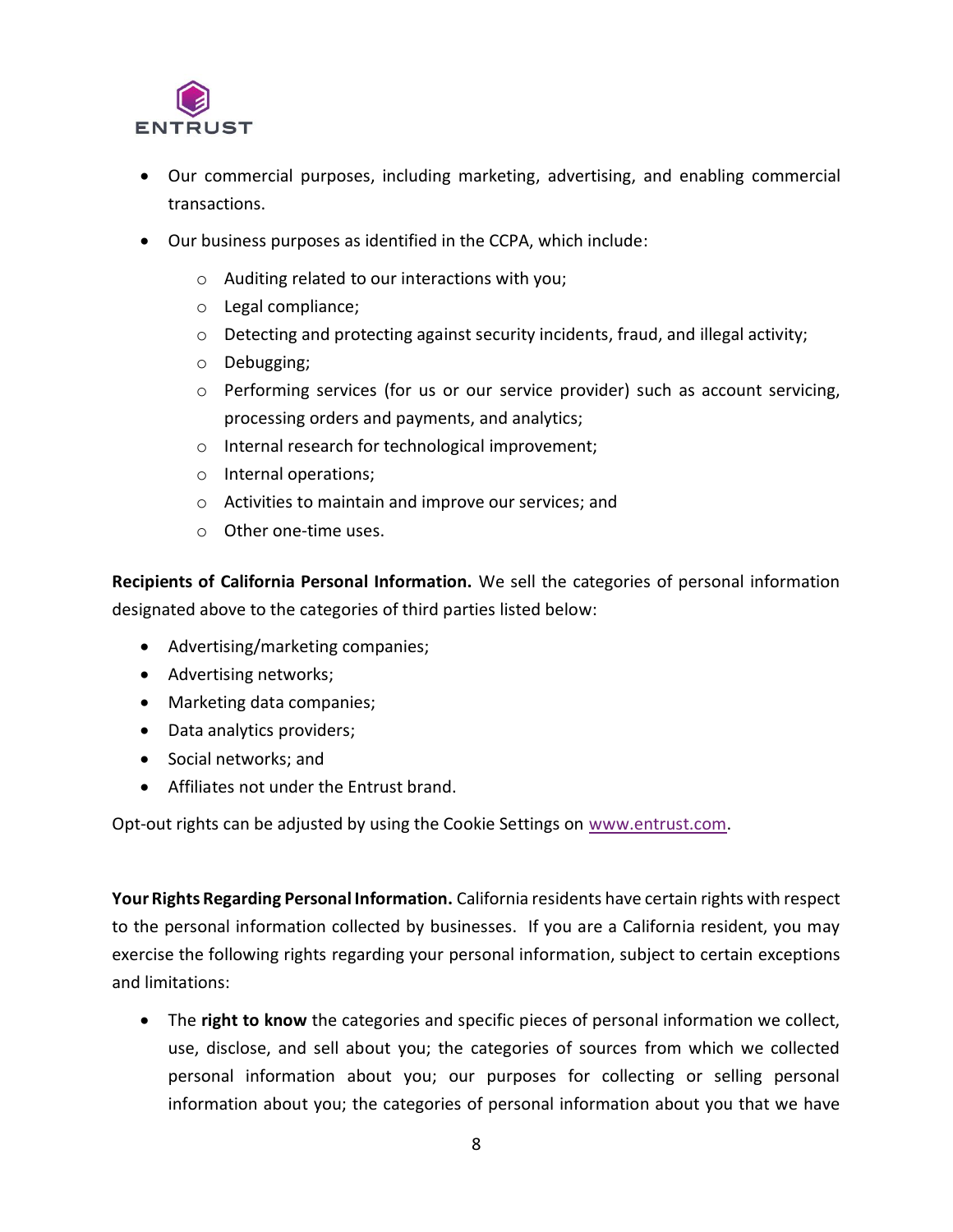

either sold or disclosed for a business purpose; and the categories of third parties with which we have shared personal information.

- The **right to request that we delete** the personal information we have collected from you.
- The right to **opt out of our sale(s)** of your personal information.
- The **right not to receive discriminatory treatment** for the exercise of the privacy rights conferred by the CCPA.

To exercise any of the above rights, please contact us using the following information and submit the required verifying information, as further described below:

- Via email at [privacy@entrust.com](mailto:privacy@entrust.com)
- By phone at 1-888-563-9240

**Verification Process and Required Information**. Note that we may need to request additional information from you to verify your identity or understand the scope of your request, although you will not be required to create an account with us to submit a request or have it fulfilled. We will require you to provide, at a minimum full name and email address.

**Authorized Agent**. You may designate an authorized agent to make a CCPA request on your behalf by completing [this form.](https://go.entrust.com/ccpa-authorized-agent) We may still require you to provide, at a minimum, full name and email address.

**Minors' Right to Opt In.** We do not have actual knowledge that we sell the personal information of minors under 16 years of age.

## **Amendments to this Privacy Statement**

We reserve the right to amend this Privacy Statement from time to time as our business, laws, regulations and industry standards evolve. Any changes are effective immediately following the posting of such changes on [www.entrust.com.](http://www.entrust.com/) We encourage you to review this statement from time to time to stay informed.

# **Contact Us**

If you have questions or concerns about this Privacy Statement or our handling of your personal data, please contact us at [privacy@entrust.com.](mailto:privacy@entrust.com) To submit a Data Subject Access Request, please